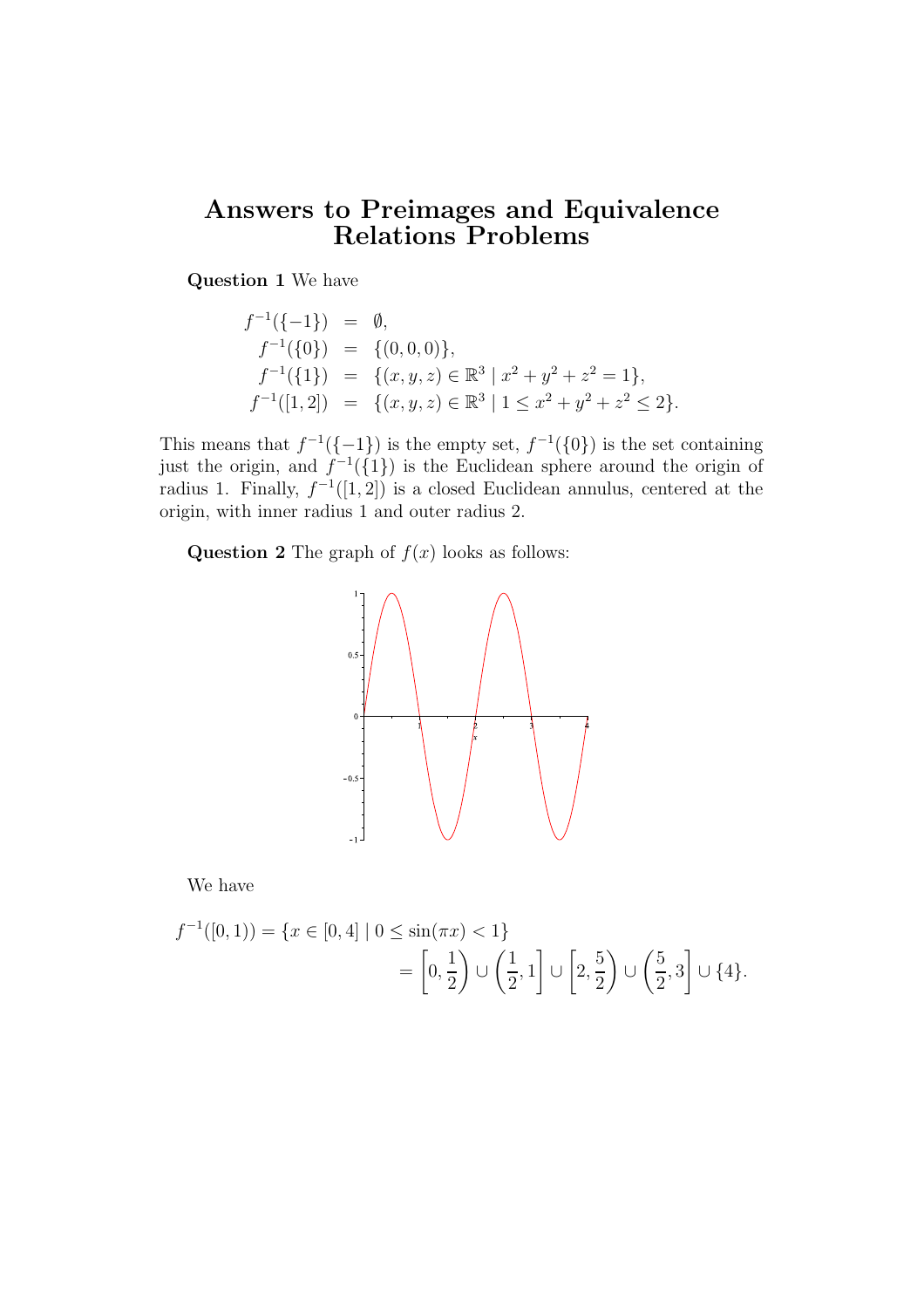## Question 3

- (a) Let  $x \in f^{-1}(Y_1 \cap Y_2)$ . This is equivalent to  $f(x) \in Y_1 \cap Y_2$ , which is equivalent to " $f(x) \in Y_1$  and  $f(x) \in Y_2$ ". This, in turn, is equivalent to  $x \in f^{-1}(Y_1)$  and  $x \in f^{-1}(Y_2)$ , which is equivalent to  $x \in f^{-1}(Y_1) \cap$  $f^{-1}(Y_2)$ . Here, we proved in one go that every element of one set is also an element of the other set, and vice versa.
- (b) There are manifold choices to establish this, for example  $X_1 := [-2, 0]$ and  $X_2 := [0, 2]$ . Then

$$
f(X_1 \cap X_2) = f(\{0\}) = \{0\}
$$

and

$$
f(X_1) \cap f(X_2) = f([-2, 0]) \cap f([0, 2]) = [0, 4] \cap [0, 4] = [0, 4],
$$

that is  $f(X_1 \cap x_2) \neq f(X_1) \cap f(X_2)$ .

## Question 4

- (a) Let  $x, x' \in X$ . Assume that  $g \circ f(x) = g \circ f(x')$ , i.e.  $g(f(x)) = g(f(x'))$ . Since g is injective, this implies that  $f(x) = f(x')$ . Since f is injective, this implies that  $x = x'$ . This shows that  $g \circ f$  is injective.
- (b) Let  $z \in Z$ . Since q is surjective, there exists  $y \in Y$  such that  $z = q(y)$ . Since f is surjective, there exists  $x \in X$  such that  $y = f(x)$ . This shows that  $q \circ f$  is surjective.
- (c) Let f, g be both bijective. Then (a) and (b) imply that  $g \circ f : X \to Z$ is also bijective. In order to show  $(g \circ f)^{-1} = f^{-1} \circ g^{-1}$ , we need to show that

$$
(f^{-1} \circ g^{-1}) \circ (g \circ f)(x) = x
$$

for all  $x \in X$ . Since composition of functions is associative, we have

$$
(f^{-1} \circ g^{-1}) \circ (g \circ f)(x) = f^{-1} \circ (g^{-1} \circ g) \circ f(x) =
$$
  

$$
f^{-1} \circ id_Y \circ f(x) = f^{-1} \circ f(x) = id_X(x) = x,
$$

where  $\mathrm{id}_X : X \to X$  and  $\mathrm{id}_Y : Y \to Y$  denote the identities on X and Y, respectively.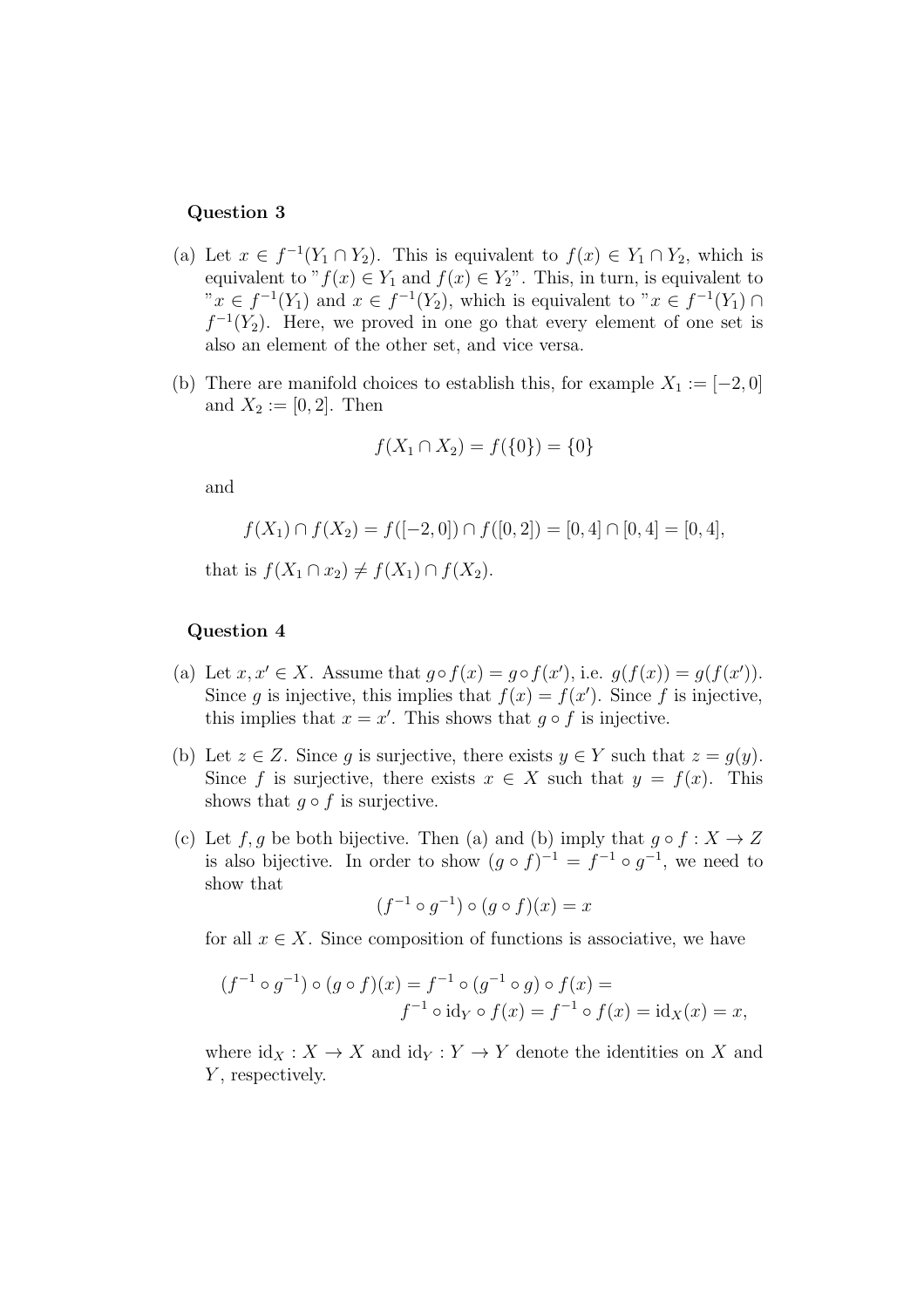## Question 5

- (a) Transitivity is violated, since  $1 \sim 0$  and  $0 \sim 2$ , but  $1 \not\sim 2$ .
- (b) Reflexivity, Symmetry and Transitivity translate into  $0 \in \mathbb{Q}$ ,  $a \in \mathbb{Q} \Rightarrow$  $-a \in \mathbb{Q}$  and  $a, b \in \mathbb{Q} \Rightarrow a + b \in \mathbb{Q}$ . We explain this in the case of Transitivity: If  $x \sim y$  and  $y \sim z$  we have  $x - y$ ,  $y - z \in \mathbb{Q}$ . This implies  $x - z = (x - y) + (y - z) \in \mathbb{Q}$ , i.e.,  $x \sim z$ .
- (c) Note that  $(x, y) \sim (x', y')$  if  $x^2 y^2 = (x')^2 (y')^2$ . Therefore, the equivalence classes of this equivalence relation are the preimages of  $f(x, y) = x^2 - y^2$ .
- (d) Reflexivity is violated, since a nonzero vector  $(x, y) \neq (0, 0)$  is obviously not orthogonal to itself.
- (e) Transitivity is violated. Let  $v_0 = 0 \in \mathbb{R}^n$ . Then we have for any two vectors  $v, w \in \mathbb{R}^n$ :  $v_0 \sim v$  and  $v_0 \sim w$ . Transitivity would lead to  $v \sim w$ , but there are obviously two non-zero vectors in  $\mathbb{R}^n$ ,  $n \geq 2$ , which are not linearly dependent.
- (f) Reflexivity is satisfied with  $X = \mathrm{ID}_n$ . We conclude Symmetry from the fact that  $A = XBX^{-1}$  implies  $B = X^{-1}A(X^{-1})^{-1}$ . Finally, let us check Transitivity: Assume that  $A \sim B$  and  $B \sim C$ . Then we can find invertible matrices  $X, Y$  such that  $A = XBX^{-1}$  and  $B = YCY^{-1}$ . Then, we have

$$
A = XBX^{-1} = XYCY^{-1}X^{-1} = (XY)C(XY)^{-1},
$$

i.e.,  $A \sim C$ , since XY is then also invertible.

- (g) Reflexivity follows that a trivial bijection is given by the identity map  $\mathrm{Id}_X : X \to X$ . Symmetry follows from the fact that if  $f : X \to Y$ is bijective, then  $f^{-1}: Y \to X$  is also bijective. Finally, let us check Transitivity: Assume that  $X \sim Y$  and  $Y \sim Z$ . Then there exist bijective maps  $f: X \to Y$  and  $g: Y \to Z$ . By Question 4(c), we know that then  $q \circ f : X \to Z$  is also bijective, i.e.,  $X \sim Z$ .
- (h) We obviously have  $\int_0^1 f(x) f(x) dx = 0$ , so  $f \sim f$ , confirming Reflexivity. Now let  $f \sim g$ . Then we also have

$$
0 = -\int_0^1 f(x) - g(x)dx = \int_0^1 g(x) - f(x)dx,
$$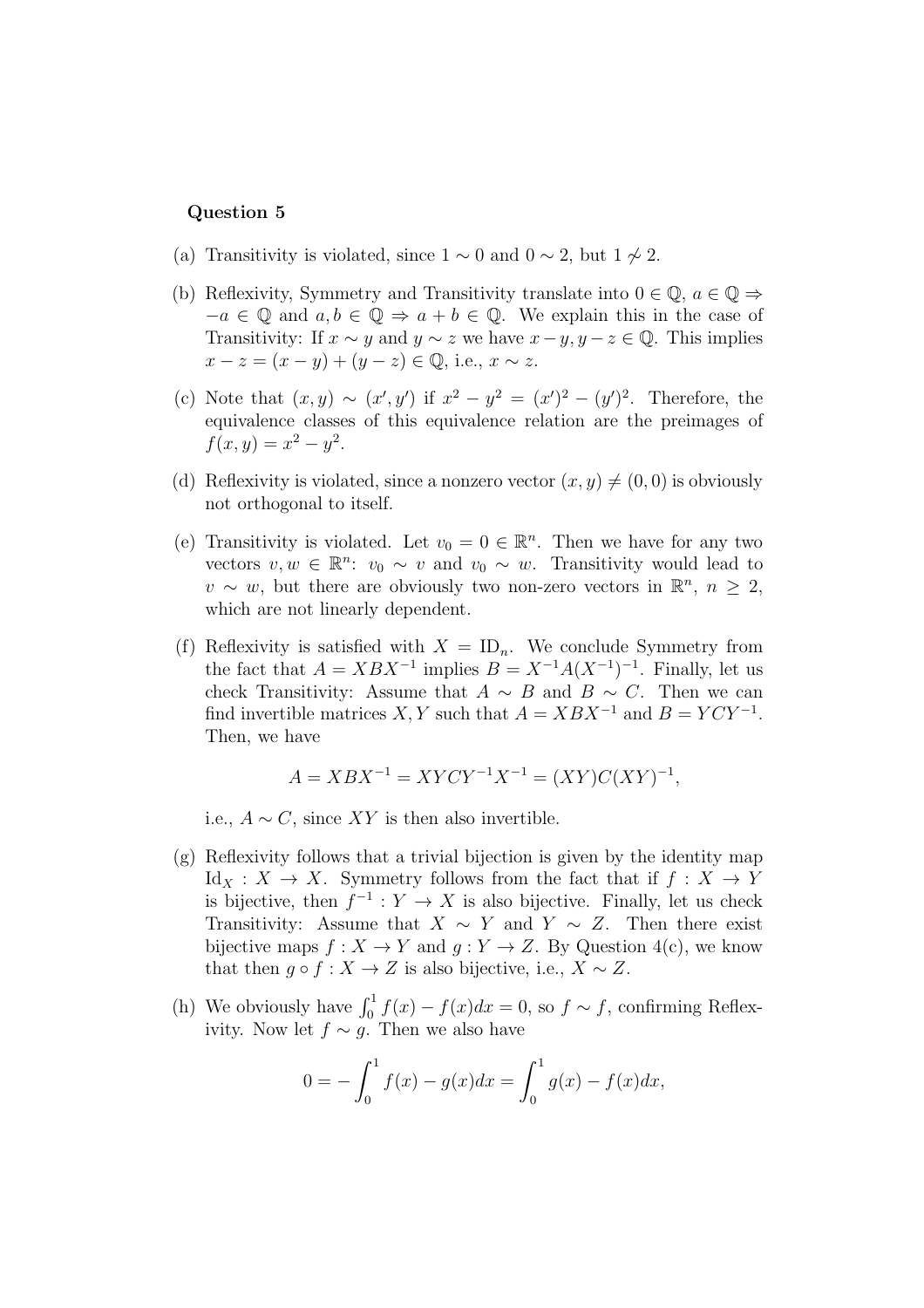i.e.,  $g \sim f$ , proving Symmetry. Now, assume that  $f \sim g$  and  $g \sim h$ , i.e.,

$$
0 = \int_0^1 f(x) - g(x)dx = \int_0^1 g(x) - h(x)dx.
$$

This implies that

$$
\int_0^1 f(x) - h(x)dx = \int_0^1 f(x) - g(x)dx + \int_0^1 g(x) - h(x)dx = 0 + 0 = 0,
$$

i.e.,  $f \sim h$ , proving Transitivity.

Question 6 We have Reflexivity  $(a, b) \sim (a, b)$  because of  $ab = ab$ . Symmetry: Let  $(a, b) \sim (c, d)$ , i.e.,  $ad = bc$ . Then we also have  $cb = da$ . i.e.  $(c, d) \sim (a, b)$ . Finally, let us check Transitivity: Assume that  $(a, b) \sim$  $(c, d)$ , i.e.,  $ad = bc$  and  $(c, d) \sim (e, f)$ , i.e.,  $cf = de$ . This implies that  $adf = bcf = bde$  and, since  $d \in \mathbb{N}$ ,  $af = be$ , i.e.,  $(a, b) \sim (e, f)$ . Another way to check transitivity is to see that  $(a, b) \sim (c, d)$  if  $\frac{a}{b} = \frac{c}{d}$  $\frac{c}{d}$ . So  $(a, b) \sim (c, d)$ and  $(c, d) \sim (e, f)$  translate into  $\frac{a}{b} = \frac{c}{d}$  $\frac{c}{d}$  and  $\frac{c}{d} = \frac{e}{f}$  $\frac{e}{f}$ , which obviously implies  $\frac{a}{b} = \frac{e}{f}$  $\frac{e}{f}$ , i.e.,  $(a, b) \sim (e, f)$ . To check that

$$
[a, b] \otimes [c, d] := [ac, ad - bc]
$$
\n
$$
(1)
$$

is a well-defined operation means to check that this definition does not depend of the representatives of the equivalence relations. Assume that  $[a, b] = [a', b']$ and  $[c, d] = [c', d'],$  i.e.,  $ab' = a'b$  and  $cd' = c'd$ . We just need to show that that then  $[ac, ad - bc] = [a'c', a'd' - b'c'], i.e., ac(a'd' - b'c') = a'c'(ad - bc).$ This follows from

$$
ac(a'd' - b'c') = aa'cd' - ab'cc' = aa'c'd - a'bcc' = a'c'(ad - bc).
$$

Another way to see the well-definedness is to observe that if we identify  $[a, b]$ with  $\frac{b}{a}$ , then  $[a, b] \otimes [c, d]$  translates into  $-\frac{b}{a} + \frac{d}{c} = \frac{ad - bc}{ac}$  $\frac{d - bc}{ac}$ , which is well defined and independent of the representation of the involved rational numbers.

Question 7 We have  $p(x) \sim p(x)$  since the trivial polynomial is divisible by  $x^2 + 1$  (Reflexivity). Symmetry follows from the obvious fact that if  $p(x) - q(x)$  is divisible by  $x^2 + 1$ , then so is  $q(x) - p(x)$ . Finally, if  $p(x) \sim q(x)$ and  $q(x) \sim r(x)$ , then  $p(x) - q(x) = a(x)(x^2+1)$  and  $q(x) - r(x) = b(x)(x^2+1)$ , which implies

$$
p(x) - r(x) = (p(x) - q(x)) + (q(x) - r(x)) = (a(x) - b(x))(x^{2} + 1),
$$

i.e.,  $p(x) \sim r(x)$ . This shows Transitivity.